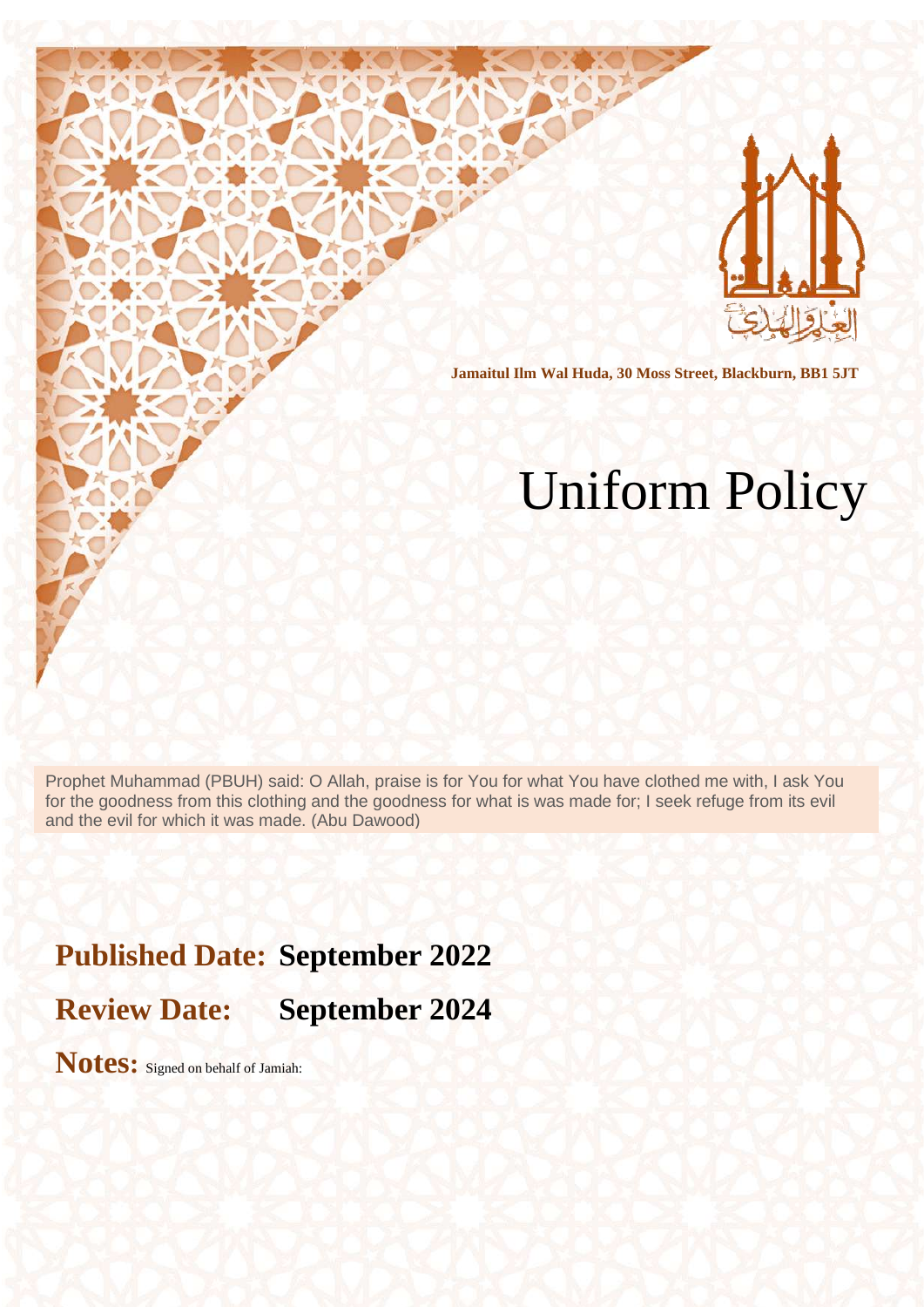

## **Uniform Policy**

#### 1. Introduction

- 1.1 The school promotes excellence in everything its students undertake. The uniform and appearance of our students will support the ethos of our School; providing the students with pride to be part of the School and enabling them to act as ambassadors for the School (even after they leave or graduate from the School).
- 1.2 High standards of presentation are required at all times when wearing the school uniform. Whenever the school uniform is worn, it must be complete and not mixed with non-uniform clothing and appearance. This includes when travelling to and from school.

#### 2. Uniform guide

- 2.1 The items listed below are compulsory for all students (unless otherwise indicated). This can be purchased from any store.
- 2.2 A different dress code may be required for school events where students have been allowed to wear non-uniform.

| Main Uniform - Option A                                                             |
|-------------------------------------------------------------------------------------|
| White Jubbah – this should not be removed in lessons at all.                        |
| White trousers                                                                      |
| Plain (without any large motifs) black jumper – this can be removed in classes etc. |
| Plain Black socks - this can be removed in classes etc.                             |
| School Bag (optional)                                                               |
| Simple haircuts – avoiding any 'funky' hairstyles or even any hairstyle which may   |
| lead to that, inc. short back. Rather we promote simple one-sized haircuts.         |

#### Main Uniform – Option B

White Shalwar (shorter version of jubbah) – this should not be removed in lessons at all.

White trousers

Plain (without any large motifs) black jumper – this can be removed in classes etc. Plain Black socks – this can be removed in classes etc.

School Bag (optional)

Simple haircuts – avoiding any 'funky' hairstyles or even any hairstyle which may lead to that, inc. short back. Rather we promote simple one-sized haircuts.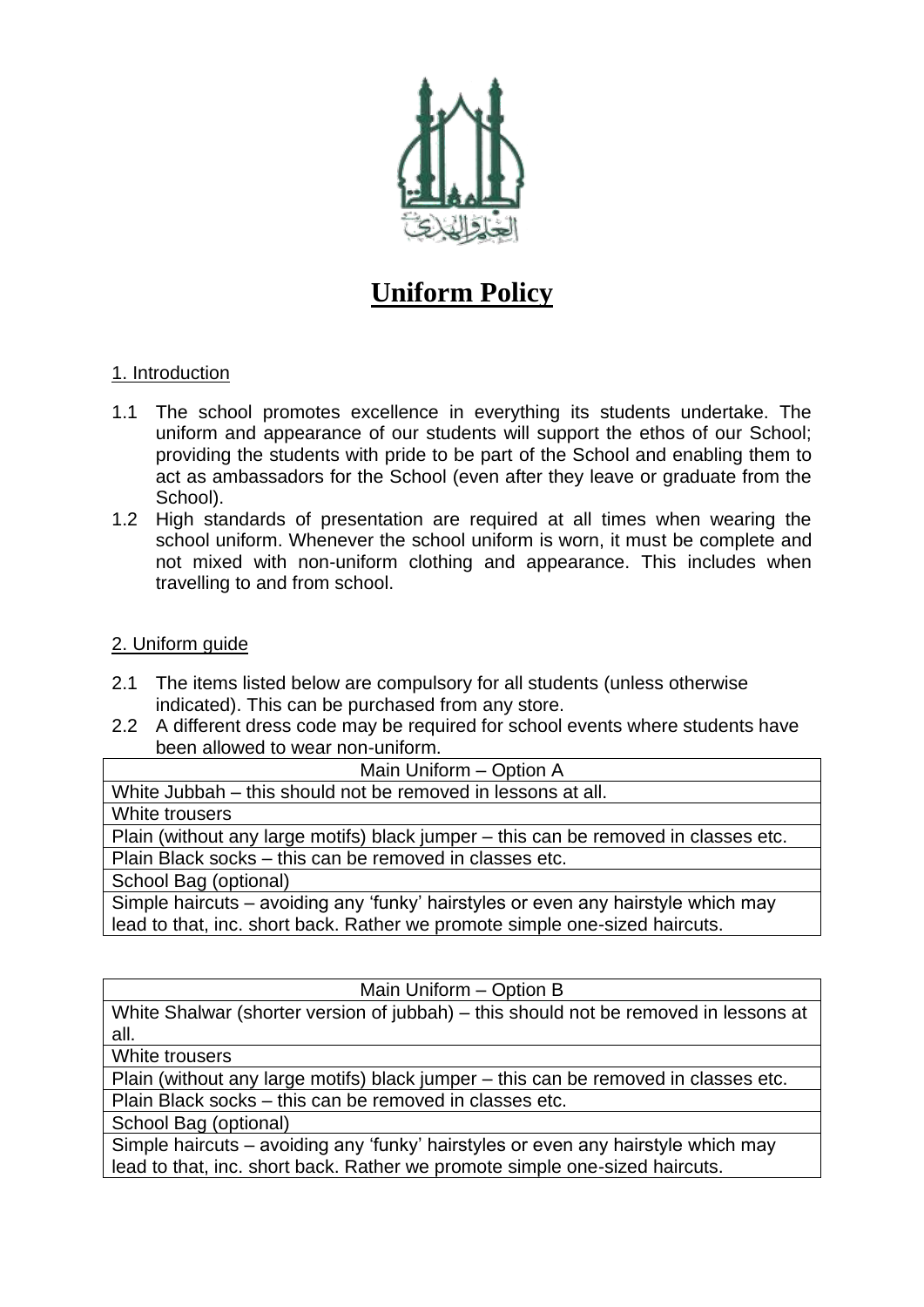#### 3. Personal appearance

- 3.1 Long nails, nail varnish and make-up are prohibited.
- 3.2 No jewellery other than a wristwatch may be worn.
- 3.3 Hair must be kept tidy, extremes of length or style are not permitted; also any 'funky' hairstyles or even any hairstyle which may lead to that, inc. short back. Rather, our uniform policy is one-sized haircuts only.

#### 4. School bag/pencil case/stationary bag

4.1 School bags, pencil cases or stationary bags must not display offensive or political images or slogans.

#### 5. School bag/pencil case/stationary bag

5.1 Mobile phones and other electronic items like iPods, smart watches are not allowed (unless given permission) in school.

#### 6. Financial support

6.2 Families which are experiencing genuine hardship and require support to purchase the uniform may meet with the Principal to discuss. However, generally we do not offer financial help for this as we are an independent school and try to minimise the initial fees as much as possible.

#### 7. Breaches of uniform code

- 7.1Students need to make sure they are following the uniform set by the school which is explained to all students in the induction; this includes the white dress code, the jumpers (without large motifs), simple haircuts; uniforms will be checked regularly to ensure they conform to the ethos and instructions of the institute and that the students look smart, well presented and 'ready to learn'. In the event that a student has the wrong uniform, the teacher or member of staff will challenge the student and instruct them to address the issue.
- 7.2For significant and repeated breaches of the uniform code, the matter will be referred and the student may be sent home to address the concern before returning to school.
- 7.3If a prohibited or offensive item (such as an offensive image or slogan on clothes or stationary) is brought into school, the item will be confiscated.

#### 8. Monitoring, evaluation and review

8.1 The SLT and DSL has a specific responsibility to ensure the fair application of this policy.